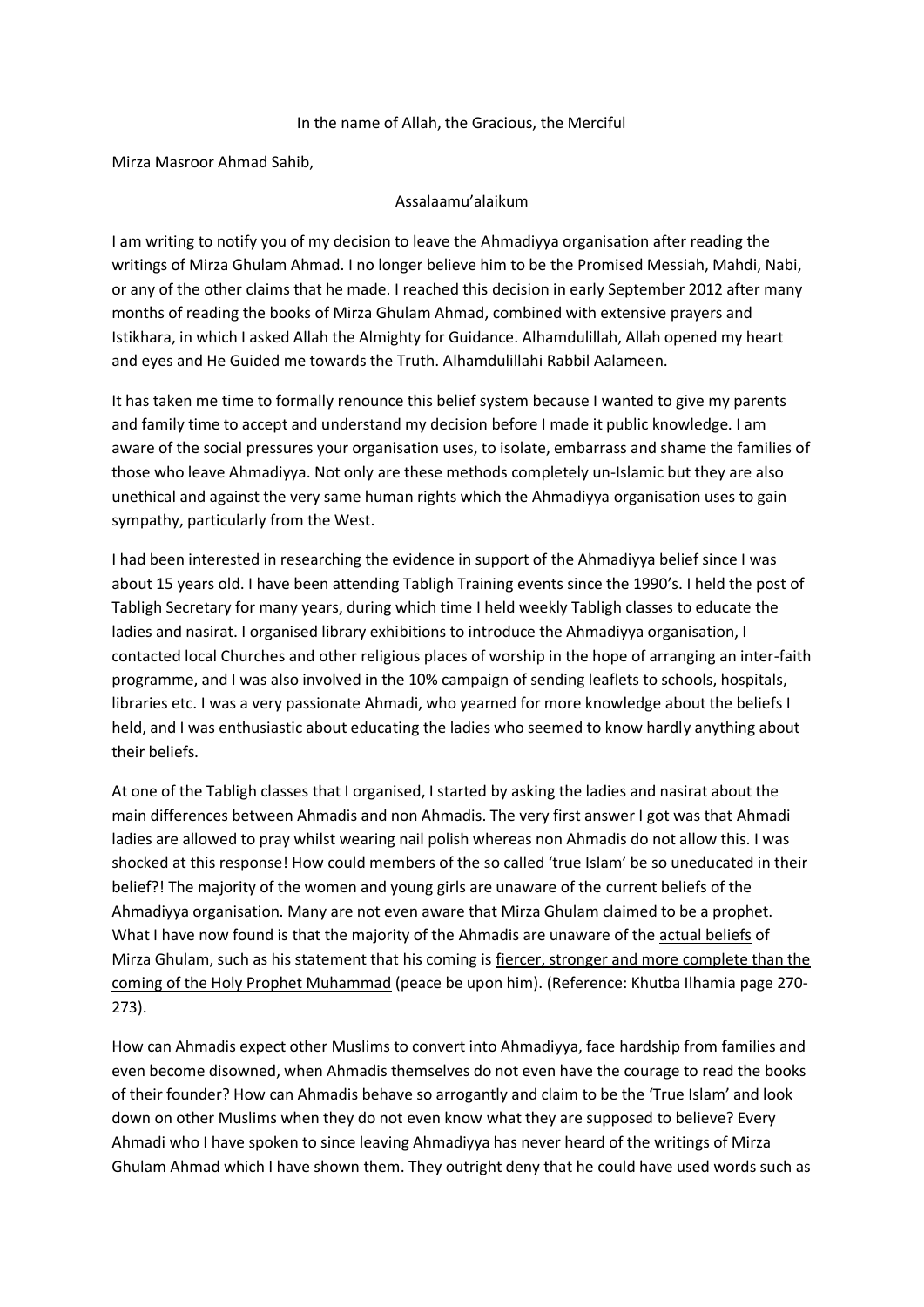'Haraam Zaadah' and 'Wald Haraam' when speaking of his opponents, until I show them a print out from his books.

The Ahmadiyya organisation uses emotion-based methods to keep its members attached to the organisation, with little emphasis on fearing Allah or practising Islam correctly. In my opinion, many Ahmadis fear the nizaam rather than fear Allah.

All my life I had been taught that there are many 'allegations' against the founder of the Ahmadiyya Community which were lies, misinterpretations or quotations taken out of context. However, my research revealed that this is completely false and what Ahmadis refer to as 'allegations' are actual writings of Mirza Ghulam Ahmad. I began a thorough study of the books written by Mirza Ghulam Ahmad, to defend the so called 'allegations', and Subhaan'Allah, Allah Showed me that most of these 'allegations' were actually facts.

I present below, just a few of my findings:

 Mirza Ghulam claimed to be an avatar (autaar) of the Holy Prophet Muhammad (Peace be upon him), using the verses from Surah al Jummah to give support to such a ridiculous claim;

'It is He who has sent among the unlettered a Messenger from themselves reciting to them His verses and purifying them and teaching them the Book and wisdom - although they were before in clear error -

And [to] others of them who have not yet joined them. And He is the Exalted in Might, the Wise'.

In his book Khutba Ilhamia, Mirza Ghulam claims that the above verses indicate the reappearance of the Holy Prophet (Peace be upon him) in the latter days, just as he appeared amongst the Arabs over 1400 years ago. Mirza Ghulam's sons also promoted this un-Islamic belief in their books. Any person with basic knowledge of Islam can tell you that this idea does not fit in Islam and has never been part of our faith. It would suit in a religion such as Hinduism.

The Holy Prophet Muhammad (peace be upon him) was a Mercy for Mankind and his character was exemplary. How dare Mirza Ghulam Ahmad try to attach himself to the Greatest Prophet by claiming to be his second advent?! No such idea exists in Islam to suggest that the Holy Prophet Muhammad (peace be upon him) would return again in the latter days.

• In the same book, Khutba Ilhamia, Mirza Ghulam states that the Holy Prophet's second coming (i.e. Mirza Ghulam's prophethood) is stronger, more complete and more severe than the Holy Prophet's first advent! What did Mirza Ghulam bring to the world that was greater than the message of the Holy Prophet Muhammad (Peace and Blessings of Allah be upon him)?!

Why is this statement of Mirza Ghulam not mentioned in Tabligh training programmes and on MTA? Why do you only advertise the selected quotes in which Mirza Ghulam claims to be inferior to the Holy Prophet and show the poems in which he praises the Holy Prophet? It is because this statement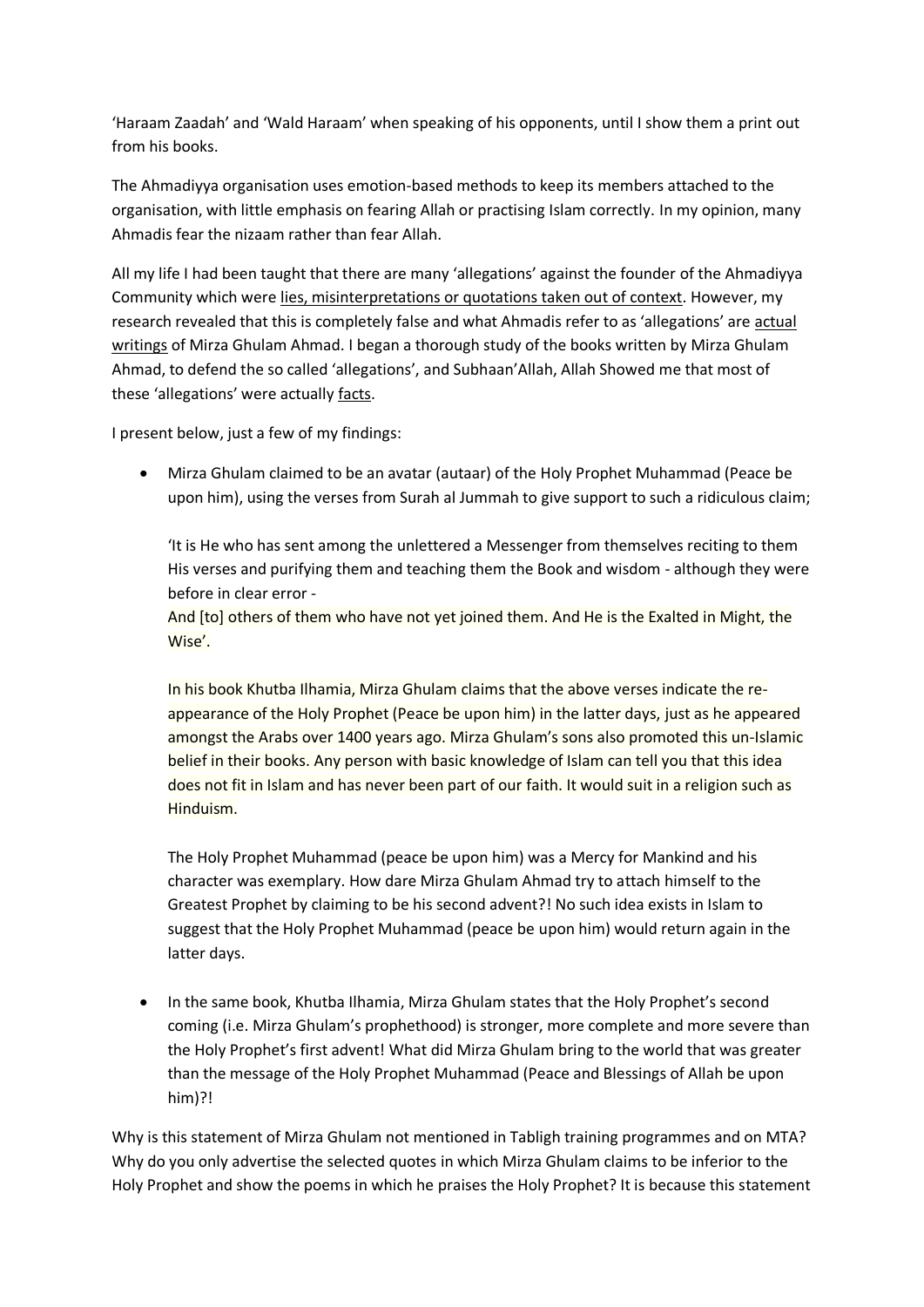of being 'more stronger, complete and severe' would nullify any positive comments which Mirza Ghulam made about the Holy prophet (peace be upon him).

• In several of Mirza Ghulam's so called 'revelations' from Allah, he makes claims which cannot be accepted by a Muslim. Some examples are;

'Many thrones have descended from heaven, but your throne has been set up the highest of all'.

'Allah has preferred you to everything'.

'You are to Me like My Unity and My Uniqueness… You are to Me like My Throne. You are to Me like My Son. You are to Me like the ultimate nearness of which the people cannot have knowledge'.

'O My Ahmad, you are my purpose'.

Every Muslim knows that the closest and most beloved of Allah is the Holy Prophet Muhammad (peace be upon him). No one can attempt to take his place.

- In his book Arbaeen no.4, Mirza Ghulam claimed to be a **legislative prophet**. Again, this is contrary to the beliefs that are constantly being shown on MTA and training programmes. The naive and gullible Ahmadis think that Mirza Ghulam claimed to be a law abiding prophet.
- All Muslims are aware that the Ahadith relating to the Imam Mahdi state that he will be called Muhammad and will be from the progeny of Hadhrat Fatima (ra). Mirza Ghulam states, in the fifth volume of his book Braheen-e-Ahmadiyya (page 356), that he does not claim to be **that Mahdi** who is prophecised in the Hadith to be from the progeny of Hadhrat Fatima.

Furthermore, on page 379 of his book Izala Auham, Mirza Ghulam states;

*'There may have been some Mahdis before and it is possible that they may come in the future. It is also possible that some Mahdi of the name Imam Muhammad may appear'*.

So if the Mahdi prophecised by the Holy Prophet is still yet to come, then what is the point of Mirza Ghulam's manufactured claim? Ahadith only mention one Mahdi.

- Mirza Ghulam stated that 'Yalash' is the name of God and that God Himself had informed him of this (English Tadhkirah page 484).
- Mirza Ghulam's character was far from honest, and this is proven by his books. He promised to write 50 volumes of Braheen-e-Ahmadiyya and only delivered 5 volumes. The gap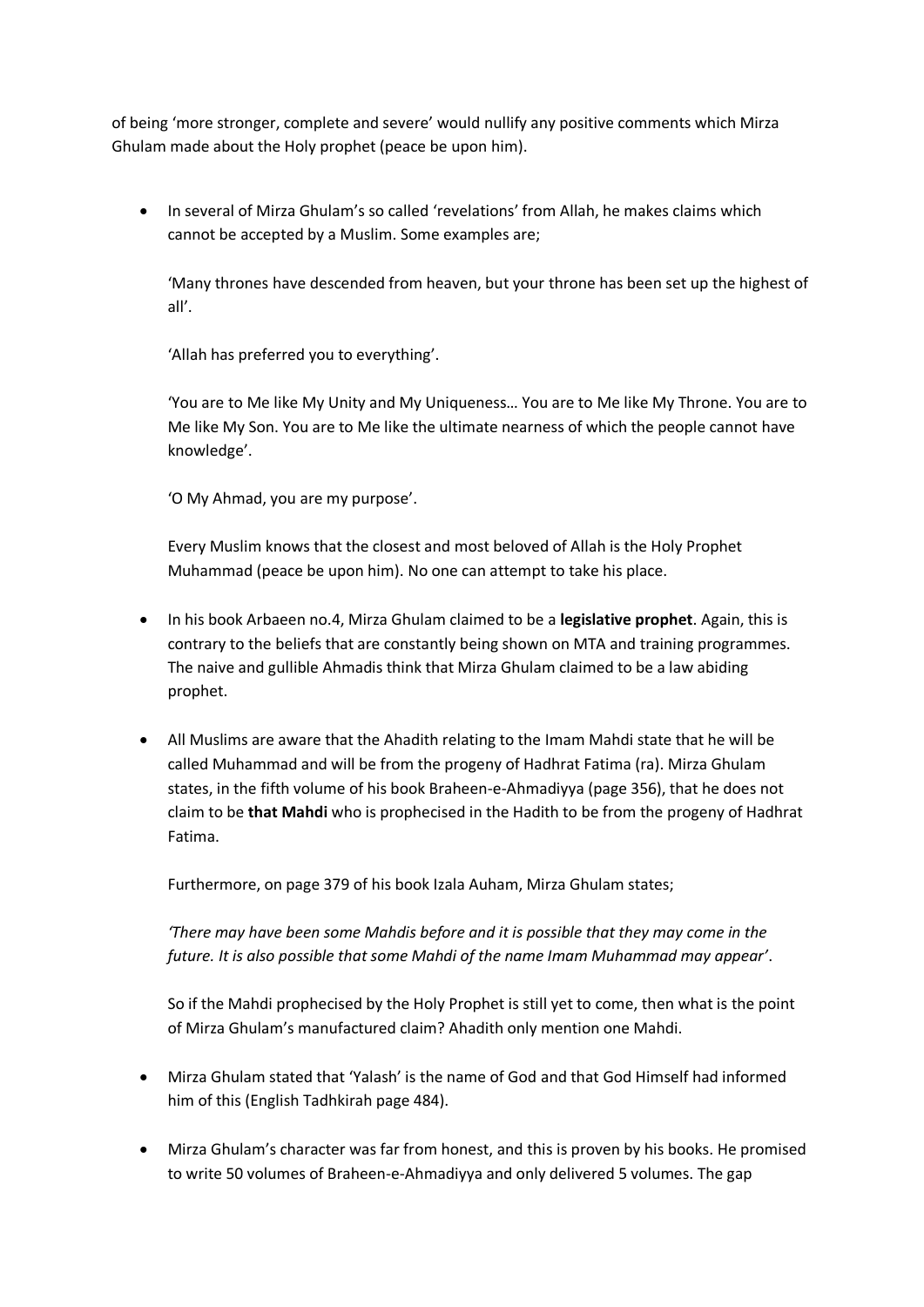between the  $4<sup>th</sup>$  and  $5<sup>th</sup>$  volume was more than 20 years and many of the people who had paid upfront for the 50 volumes had passed away during this time. Many of those who were still alive complained and asked for a refund. Instead of apologising for not keeping his word, he tried to justify his actions by stating that;

'First I had intended to write 50 parts… and since there is only a difference of a dot between 50 and 50, therefore that promise has been fulfilled with 5 parts'.

What dishonesty and arrogance! I wouldn't expect this kind of behaviour from an average Muslim let alone someone who is claiming to be a 'prophet'.

Furthermore, in response to the people who asked for a refund, he showed further arrogance by stating that they should return his 4 volumes back and then take from him the few paltry coins that they are dying for. Instead of apologising for not delivering his end of the deal, he made the poor customers feel ashamed of asking for a refund.

 Mirza Ghulam took advantage of Ahmad Baig who came to him for assistance with the land of his sister's long lost husband. He told Ahmad Baig that he would assist if Ahmad Baig married his daughter (Muhammadi Begum) to Mirza Ghulam and that God had instructed him to do this. Mirza Ghulam claimed that if Ahmad Baig didn't agree then he would die within 3 years and the man she marries will die within 2.5 years of the marriage. Despite Muhammadi Begum being married to another man, Mirza continued to write that she would eventually become his wife. What shamelessness! Mirza Ghulam also published a notice in which he threatened to divorce his current wife, and disown his son if they did not support him in his desire to marry Muhammadi Begum. He also threatened to make his son divorce his wife, who was the cousin of Muhammadi Begum, so that it would put pressure on Muhammadi Begum's family to agree to the marriage. (Majmua Ishtiharat).

Is this the nature of a man who is sent for the revival of faith? Or is it the character of a man who likes to take advantage of people when they come to him for help, and wants something in return?

If Allah had decreed for the marriage to take place between Mirza Ghulam and Muhammadi Begum then why didn't he rest assured that Allah's prophecy would manifest itself? Instead, he tried to force the marriage to take place by threatening those who did not support him, and by scaring people with made up 'revelations' about their death.

In his book 'Seerat-ul-Mahdi', Mirza Bashir Ahmad MA writes that Mirza Ghulam sought the assistance of Muhammadi Begum's uncle to arrange the marriage between Mirza Ghulam and Muhammadi Begum and that because the matter of nikah was in the uncle's hand, Mirza Ghulam had promised him some money. Despite all his efforts to force the marriage, Mirza Ghulam never married Muhammadi Begum, although he had claimed so assuredly that she would marry him as a widow.

In Tadhkira, Mirza Ghulam actually narrates some dreams he had, in which he saw Muhammadi Begum naked. Does this sound like a man who had been told by God to marry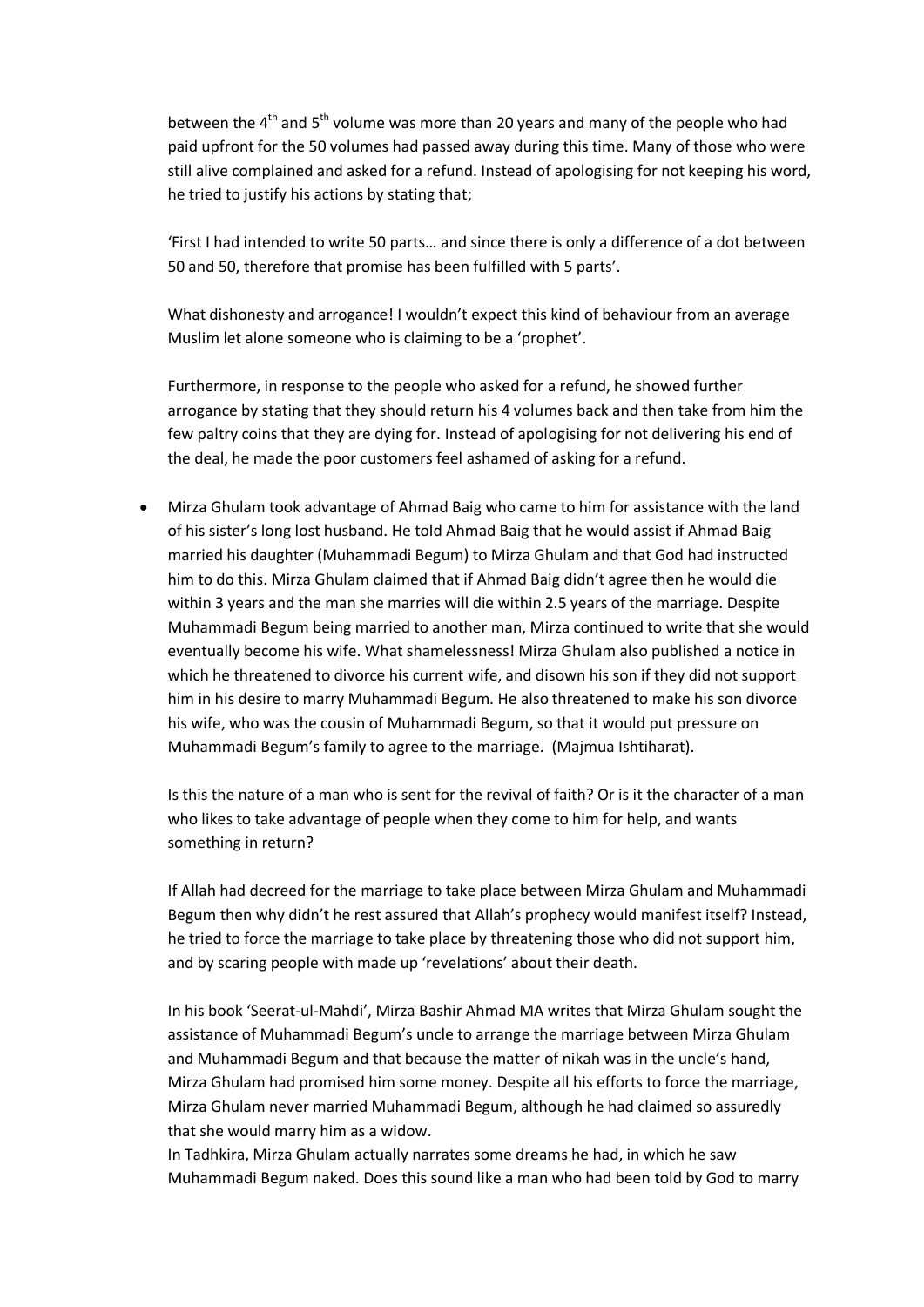this woman? Or does it sound like a desperate man following his desire to marry a young girl?

- Mirza Ghulam prophecised that Abdullah Atham would die within 15 months, but when his so called prophecy did not come true, he claimed victory anyway by stating that Abdullah Atham had in fact inclined towards Islam in his heart, and that Allah had notified him of Atham's change of heart despite the fact that Abdullah Atham denied being inclined towards Islam. Furthermore, he wrote that any person who did not accept Mirza's victory against Atham, is fond of being a 'wald haraam' (bastard) and that such person is not a 'halaal zaadah'. (Anwaar-ul-Islam page 31).
- Mirza Ghulam Ahmad entered into a prayer duel with Sanaullah Amritsari and prayed for Allah to inflict the liar with either Cholera or Plague (Majmua Ishtiharat, volume 3, p578- 580). It so happened that it was Mirza Ghulam Ahmad who himself died of cholera, as can be seen from the account on his son Mirza Bashir Ahmad MA in his book Seerat-ul-Mahdi.

The Ahmadiyya organisation tries to cover up the manner in which Mirza Ghulam Ahmad died, saying it was due to weakness from diarrhoea. However, if you read the account given in Seerat-ul-Mahdi, you will see that his symptoms at the time of death were in accordance with the symptoms of cholera.

- Mirza Ghulam Ahmad called Hadhrat Abu Hurairah a 'ghabi' which means stupid (Ruhani Khazaein volume 19, Ijaz Ahmadi Zamimah Nazul al Masih page 127).
- Mirza Ghulam made derogatory comments about Hadhrat Hussain (ra), such as;

'There is a lot of difference between me and your Hussain, because at every moment I get help from God. But Hussain – Just remember Karbala. You are still crying' (Ruhani Khazaein volume 19, Ijaz Ahmadi Zamimah Nazul al Masih page 181).

'O Shia nation there is one among you today who is greater than that Hussain' (Ruhani Khazain volume 18, Dafa al Bala page 233).

'My journey is every time in Karbala and one hundred Hussain are in my pocket'. (Ruhani Khazaein volume 18, Nazul al Masih page 477).

Hadhrat Hussain (ra) was the beloved grandson of the Holy Prophet Muhammad (peace be upon him). How dare Mirza Ghulam try to belittle the sad events of Karbala! It seems Mirza Ghulam suffered from some emotional insecurity whereby he felt the need to belittle other prophets and respected persons in an attempt to raise his own profile.

 Mirza Ghulam drew up a table which he presented to the British government as a way of recording details of those Muslims who did not attend Friday prayers. He stated that those who did not attend Friday prayers had mutiny in their hearts against the government and therefore their details should be logged and kept. Is this the character and actions of a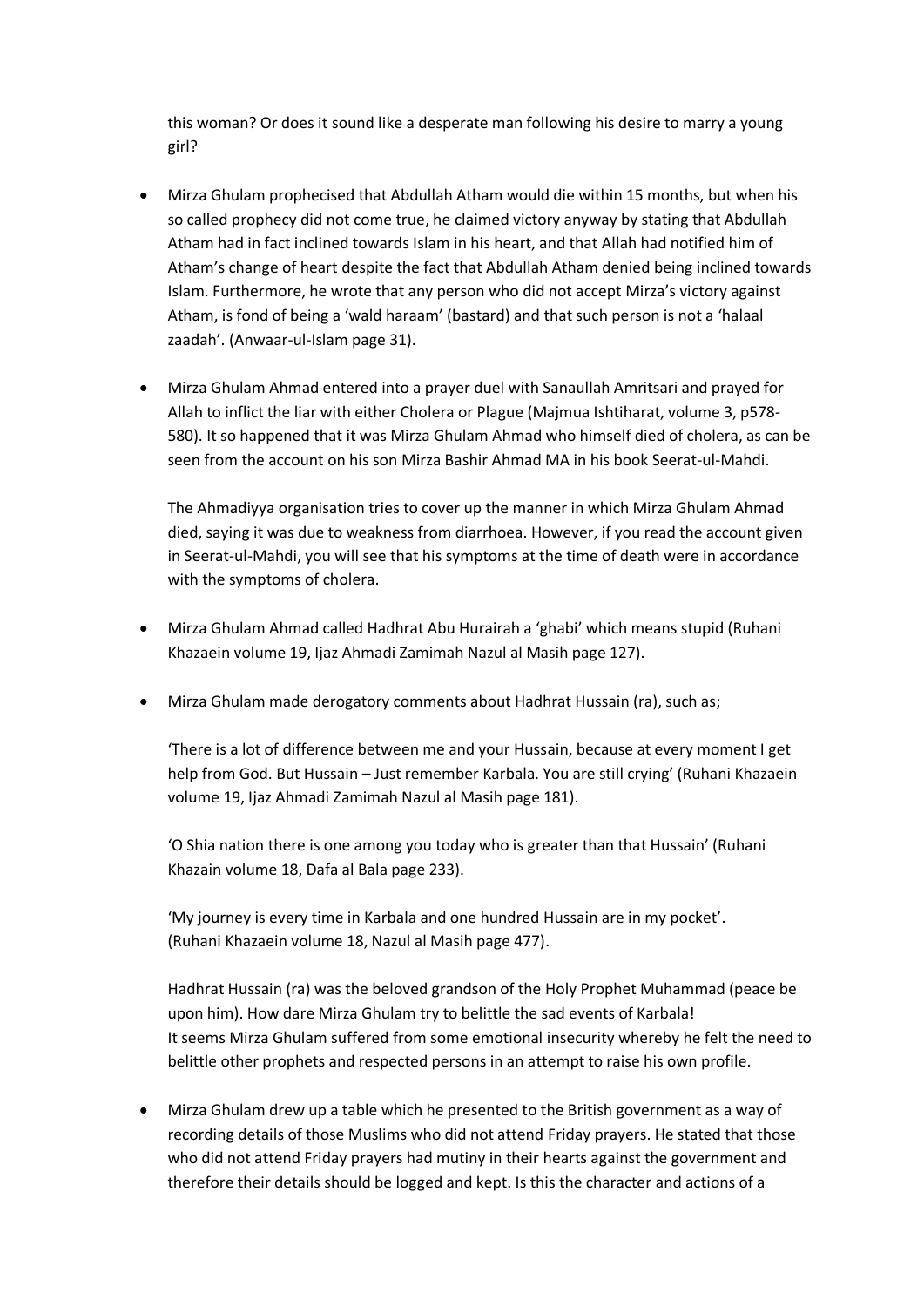prophet of God? What does the Holy Qur'an state about suspicion and spying?

I cannot accept that a genuine Prophet of Allah could possibly have these characteristics or beliefs. The Holy Prophet Muhammad (peace be upon him) completed our faith, there can now be no alterations to it. Mirza Ghulam Ahmad has introduced completely new and un-Islamic principles such as being an avatar and burial in a 'heavenly graveyard' into his belief system, and he used the template of Islam to gain credibility.

Have you ever wondered why zakaat, which is a pillar of Islam and mentioned in the Holy Qur'an, is only 2.5% of accumulated wealth whereas chanda Wassiyyat is 10% of one's earnings and assets? Also, regarding Wassiyyat, Mirza Ghulam states in his book Al Wassiyyat that his family members are exempt from the conditions he has set and that anyone who questions this is a hypocrite. Why were his family members exempt? Do they get an automatic ticket to heaven? Even the Holy Prophet Muhammad (peace be upon him) did not state that he or his family members would be guaranteed heaven.

Truth is always very clear and distinct from falsehood and it is simple to understand. Truth does not require countless explanations. However, one finds that the writings of Mirza Ghulam always have some kind of explanation by Missionaries. Why is this so? Why would a reviver of Islam require people to need the service of others to explain his writings? The fact is, Mirza Ghulam has clearly written things that are non Islamic and unacceptable, so now Missionaries are required to justify what he wrote in an attempt to legitimise his writings or to give his writings different meanings.

During my research, I presented my family with several of the writings of Mirza Ghulam and his son, 'Qamar ul Anbiya' (a title which in itself is extremely degrading towards the true Prophets of Allah), which were clearly un-Islamic or at the very least, very difficult to digest or accept. I was often told that I had misunderstood and that I should ask a Missionary or a learned person, despite the fact that I can read and understand Urdu well. I did however, contact a Missionary in Rabwah, in the hope of some enlightenment as to why Mirza Ghulam made it incumbent upon Muslims of India and Muslims of other countries to be faithful to the British government. I wasn't surprised when the Missionary was unable to provide me with an adequate answer, and he just repeated the same old blanket answer of 'the British government provided religious freedom'. This was an answer that I had heard far too often yet it did not actually justify Mirza Ghulam's writings.

My research of the history of British rule in India revealed that the British government were far from being benevolent in their colonisation of India. They actually used divide and rule tactics to keep the Indians from rebelling against them. This is the same government that Mirza Ghulam, the so called reviver of faith, referred to as 'benevolent' and for whom he was willing to sacrifice his 'jaan o maal' (life and wealth). My independent research was a great eye opener for me and it separated the facts from the alternative reality that the Ahmadiyya organisation creates, about the British rule in India.

Being the head of this organisation, you must have read the books of Mirza Ghulam Ahmad. So how then can you promote him as a Prophet/Mahdi/Messiah? And if you have not read his books then this shows that you are not competent enough to be the leader of this community, as Mirza Ghulam Ahmad himself stated that his books should be read at least 3 times otherwise your faith is questionable.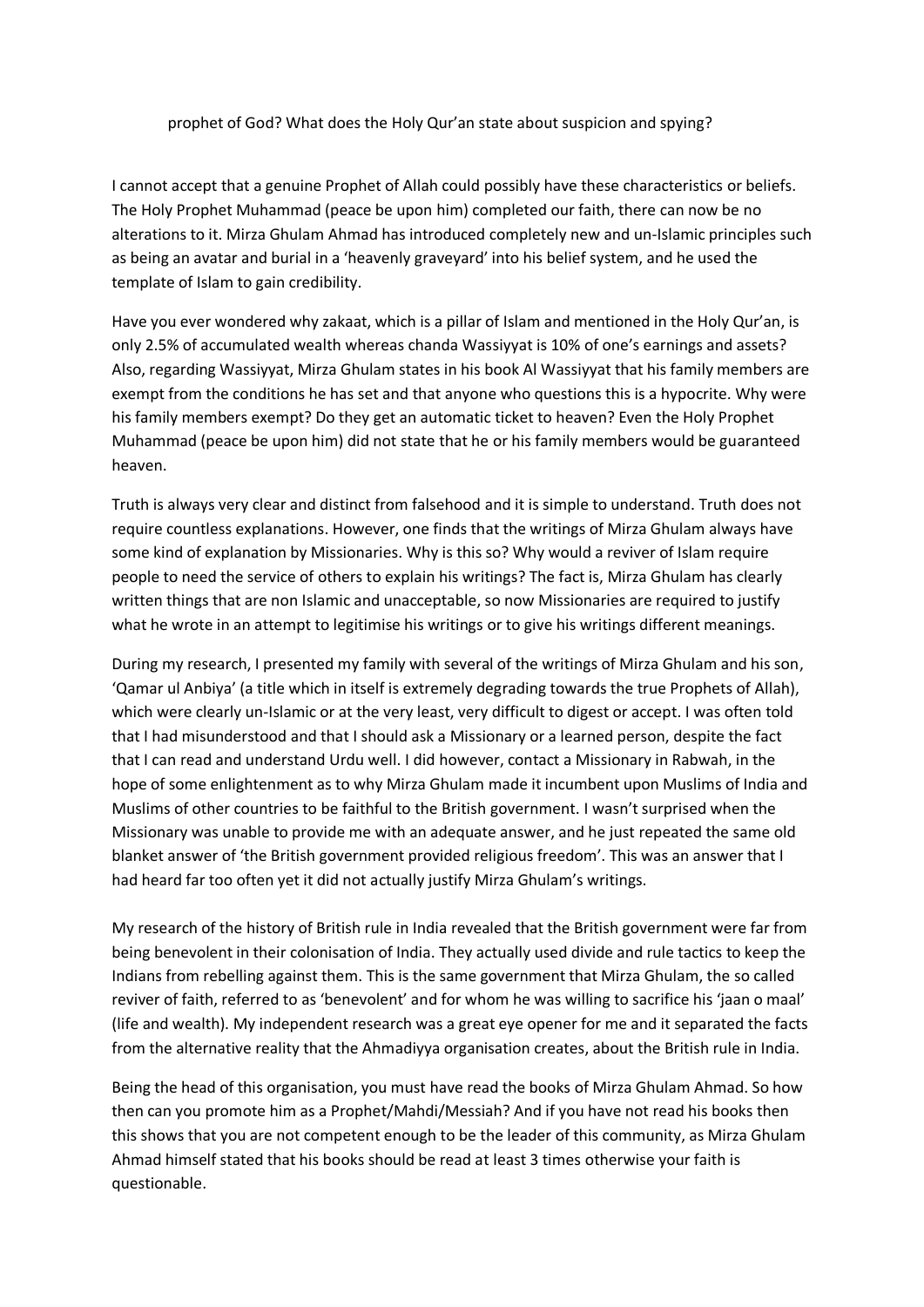I believe that Ahmadiyya is a manufactured belief system which relies on misinterpreted verses of the Holy Qur'an and Ahadith in an attempt to prove the claims of Mirza Ghulam Ahmad. Despite this tactic, one is still able to see through the facade of this deceptive organisation with the simple act of reading the books of its founder. To clarify, I have not been influenced by any 'allegations' or anti Ahmadiyya literature or person. I have reached this conclusion after reading the books of Mirza Ghulam Ahmad.

I urge you to stop deceiving the innocent and simple minded followers. Unfortunately the majority of Ahmadis are unaware of the original beliefs of this movement. Over time, the image and beliefs have been altered and the face of Ahmadiyya has now been changed to a peace loving sect. The foundations and actual beliefs of Mirza Ghulam Ahmad and his sons were contrary to this, as they openly declared other Muslims to be Kaafir and outside the fold of Islam. Mirza Bashir Ahmad MA (also known as Qamar ul Anbiya), in his book Kalimatul Fasl, went as far as to declare that all other Muslims who have not accepted Mirza Ghulam Ahmad, are Kaafir and outside of Islam even if they haven't heard of his name! Does this reflect your slogan of 'Love for All Hatred for None'?

The Ahmadiyya Missionaries spread misinformation by stating that the word Kaafir is used to mean one who rejects a nabi and that it does not mean 'non Muslim' in this case. However this is contrary to what Mirza Ghulam Ahmad and his sons wrote. They clearly state that any person who disbelieves in Mirza Ghulam, is hell-bound (Jahanami) and outside the fold of Islam.

If belief in another claimant after the Holy Prophet (peace be upon him) was a critical part of Islam, and non adherence to this would nullify one's Islam and make him kaafir and hellbound, then surely this would have clearly been stated by the Holy Prophet Muhammad (peace be upon him). On the contrary, the Holy Prophet (peace be upon him) kept warning against false claimants to prophethood and urged us to protect ourselves from such fitnah. For example, you must have heard of the hadith in which the Holy prophet (peace be upon him) stated:

"In my Ummah, there shall be born thirty grand liars (dajjaals), each of whom will claim to be a prophet. But I am the last Prophet, there is no prophet after me".

I am aware of the Ahmadiyya interpretation of the hadith such as 'La nabiyya ba'di' as meaning no Law Bearing prophethood. However, the Hadith I have quoted above regarding the thirty grand liars clearly states that these false claimants will be from within the Ummah.

I would like to make it clear that I did not leave Ahmadiyya based on differences of opinion about the death of Hadhrat Eisa (as), or the interpretation of Khataman Nabiyyeen. I left the false belief of Ahmadiyya after reading the writings of Mirza Ghulam Ahmad, which reveal a lot about his poor level of character and his un-Islamic beliefs. The death of Hadhrat Eisa (as) can never by default make me believe in a man of Mirza Ghulam's character as the second advent of Eisa (as).

Furthermore, the theory of the death of Hadhrat Eisa (as) was put forward by Sir Sayyed Ahmad in the nineteenth century, prior to Mirza Ghulam laying claim to it.

I believe that Mirza Ghulam used the theory of the death of Hadhrat Eisa (as) to validate his claim of being the second advent of Jesus (as) although he didn't actually fulfil the hadith. He tried to make selected hadith apply to himself, in an attempt to validate his claim. For example, to fulfil the hadith of Hadhrat Eisa (as) descending near a white minaret, he arranged for a white minaret to be built in